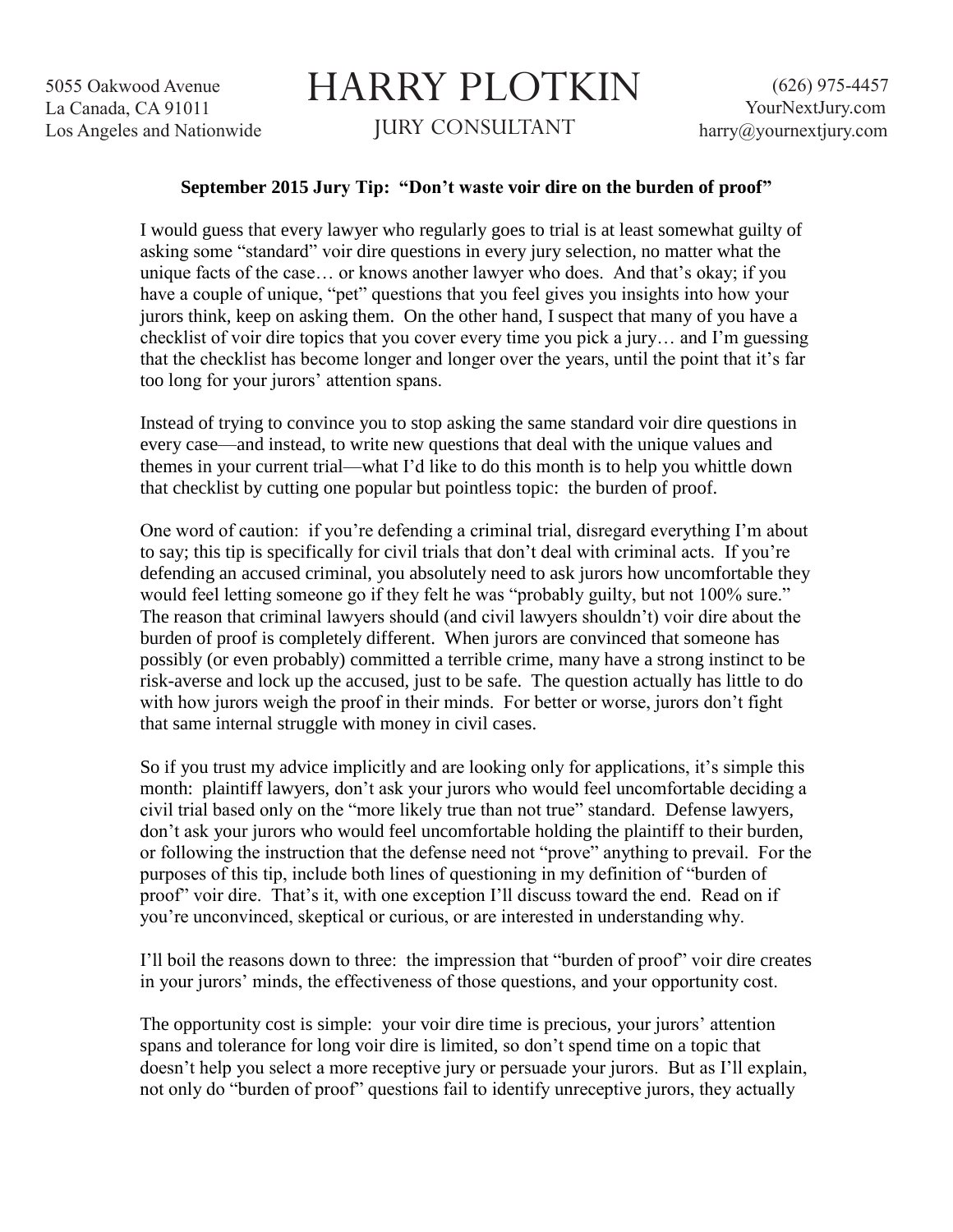harm your case by making jurors think your case is weak... and in so doing, unintentionally persuade your jurors in the wrong direction.

Let's talk first about effectiveness. In theory, I'm sure you'd like to know which jurors will hold your side to a higher burden of proof than the law requires. The problem lies in the fact that your jurors are unaware and incapable of answering that question, no matter what they believe. How much proof would you need to be convinced? 51%? 74%? 81%? No juror is cognitively aware of the answer. And after a trial is over and your jurors have made up their mind, no juror can convincingly tell you how convinced they were with a percentage. Don't believe me? Here's my evidence: having mock tested hundreds of civil cases in front of thousands of mock jurors over the past 15 years, I have statistically tested the "burden of proof" question. In each of these mock tests, I have asked mock jurors to answer (among many other questions) whether they would feel uncomfortable or unable to decide a trial based on preponderance, or whether they would feel more comfortable using a higher burden of proof. The result? Jurors who believe they are uncomfortable with preponderance are actually BETTER for plaintiffs than jurors who don't have an issue with it. Jurors who express no discomfort with preponderance were slightly MORE likely to find for the defense. Why? I can't answer this definitively, but I have a theory: I believe that people who are willing to express discomfort with preponderance are simply more honest, conscientious, and idealistic qualities that slightly favor the plaintiff side—but not more skeptical.

So "burden of proof" voir dire tends to fail at identifying jurors who won't follow the burden of proof. If that were the only problem, asking these questions would be harmless. But over the years of talking with jurors post-trial, and hearing some candid jurors express their reservations during jury selection, I'm also convinced that "burden of proof" voir dire gives jurors the impression that you think your case is somewhat weak. If you're not concerned or nervous that a group of unbiased people using their common sense will see it your way, why are you asking? And why are you stressing that your jurors HAVE to follow that instruction? In many jurors' minds, they view any attempt by lawyers to tell them about laws they HAVE to follow as confirmation of their worst suspicions about lawyers: that you're using technicalities and loopholes in the law to win, rather than having the facts, common sense, and justice on your side.

Plaintiff lawyers, never tell your jurors that "we only have to win by a feather." Telling your jurors "we expect to prove our case by a lot more than 51%, but the law says we don't have to…" doesn't fix the problem. Instead of asking "burden of proof" voir dire, you need to ask some questions about circumstantial evidence, because in many of your cases, I imagine you don't have a smoking gun that directly proves liability. Ask your jurors if anyone feels like circumstantial evidence isn't "proof," because some jurors certainly feel that way.

Defense lawyers, never tell your jurors that "we don't have to prove anything or even put on a single witness." Jurors absolutely believe you have to explain some things. Like a criminal defendant refusing to testify, it reeks of guilt and hiding something from the jury. Unless the plaintiff's entire opening statement and witness testimony are so